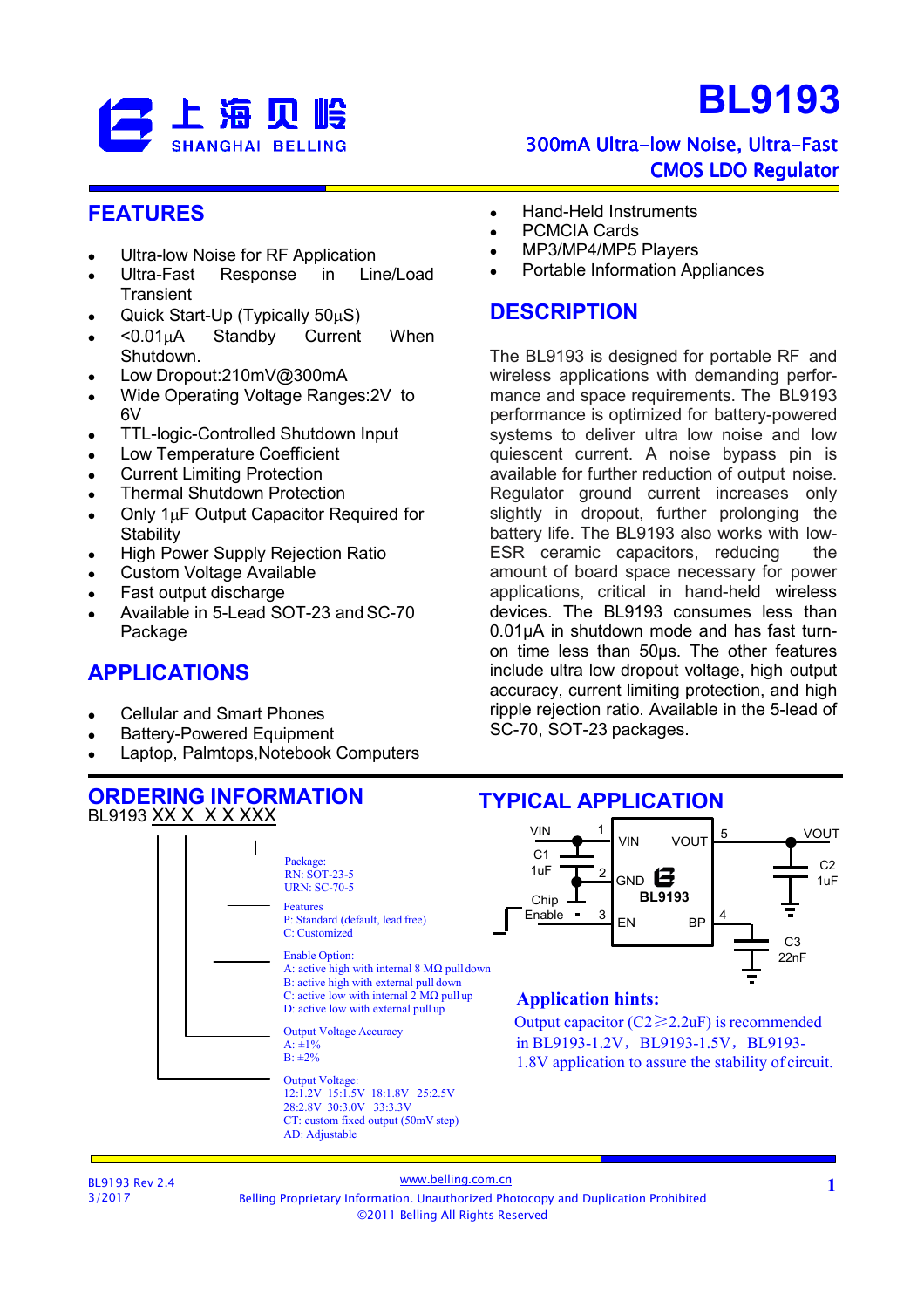

#### 300mA Ultra-low Noise, Ultra-Fast CMOS LDO Regulator

#### **Absolute Maximum Rating (Note 1)**

| Input Supply Voltage (V <sub>cc</sub> ) | $-0.3V$ to $+6V$       |
|-----------------------------------------|------------------------|
| <b>EN Input Voltage</b>                 | $-0.3V$ to $+V_{in}$   |
| Output Voltage                          | $-0.3V$ to Vin $+0.3V$ |
| <b>BP Voltage</b>                       | $-0.3V$ to $+6V$       |
| <b>Output Current</b>                   | 300 <sub>m</sub> A     |
|                                         |                        |

| -----              |
|--------------------|
| $-0.3V$ to $+6V$   |
| -0.3V to $+V_{ir}$ |
| -0.3V to Vin+0.3V  |
| $-0.3V$ to $+6V$   |
| 300 <sub>m</sub> A |

Maximum Junction Temperature 125°C Operating Temperature Range**(Note2)** -40°C to 85°C Storage Temperature Range -65°C to 125°C Lead Temperature (Soldering, 10s) 300°C

|             | SOT23-5/SC70-5<br><b>TOP VIEW</b>                |                                      |
|-------------|--------------------------------------------------|--------------------------------------|
| <b>VIN</b>  | MARKING<br>$GND$ <sup>2</sup><br>$EN$ $\sqrt{3}$ | 51 VOUT<br>4 BP/FB                   |
| Part Number | <b>Top Mark</b>                                  | Temp Range                           |
| BL9193-12BA | CAYW <sup>(Note3)</sup>                          | -40°C to +85°C                       |
| BL9193-15BA | CBYW                                             | -40 $^{\circ}$ C to +85 $^{\circ}$ C |
| BL9193-18BA | CCYW                                             | -40°C to +85°C                       |
| BL9193-25BA | CDYW                                             | -40 $^{\circ}$ C to +85 $^{\circ}$ C |
| BL9193-28BB | CEYW                                             | -40°C to +85°C                       |
| BL9193-30BA | C F Y W                                          | -40°C to +85°C                       |
| BL9193-33BA | CGYW                                             | -40°C to +85°C                       |
| BL9193-12BB | CHYW                                             | -40 $^{\circ}$ C to +85 $^{\circ}$ C |
| BL9193-28BA | CIYW                                             | -40 $^{\circ}$ C to +85 $^{\circ}$ C |
| BL9193-ADBA | CJYW                                             | -40°C to +85°C                       |

#### **Package Information Thermal Resistance**  $(Note 4)$ **:**

| Package | O.IA              | ⊖.ור              |
|---------|-------------------|-------------------|
| SOT23-5 | $250^{\circ}$ C/W | $130^{\circ}$ C/W |
| SC70-5  | $333^{\circ}$ C/W | $170^{\circ}$ CM  |

| $\cdot$ |          |                      |      | $\cdots$ |           |           | $\cdots$ |         |
|---------|----------|----------------------|------|----------|-----------|-----------|----------|---------|
| Year    | 2014     | 2015                 | 2016 | $\cdots$ | 2020      | 2001<br>⊷ | $\cdots$ |         |
|         |          |                      |      |          |           |           |          |         |
| W       | <i>r</i> | $\sim$ $\sim$ $\sim$ |      |          | а         | $\cdots$  |          |         |
| Week    |          | $\cdots$             | 25   | 26       | ^7<br>, I | $\cdots$  | 51       | πΩ<br>ັ |

**Note 1:** Absolute Maximum Ratings are those values beyond which the life of a device may be impaired.

**Note 2:** The BL9193 is guaranteed to meet performance specifications from 0°C to 70°C. Specifications over the –40°C to 85°C operating temperature range are assured by design, characterization and correlation with statistical process controls.

**Note 3:** Y: Year of manufacturing W: Week of manufacturing

**Note 4:** Thermal Resistance is specified with approximately 1 square of 1 oz copper.

www.belling.com.cn

Belling Proprietary Information. Unauthorized Photocopy and Duplication Prohibited ©2011 Belling All Rights Reserved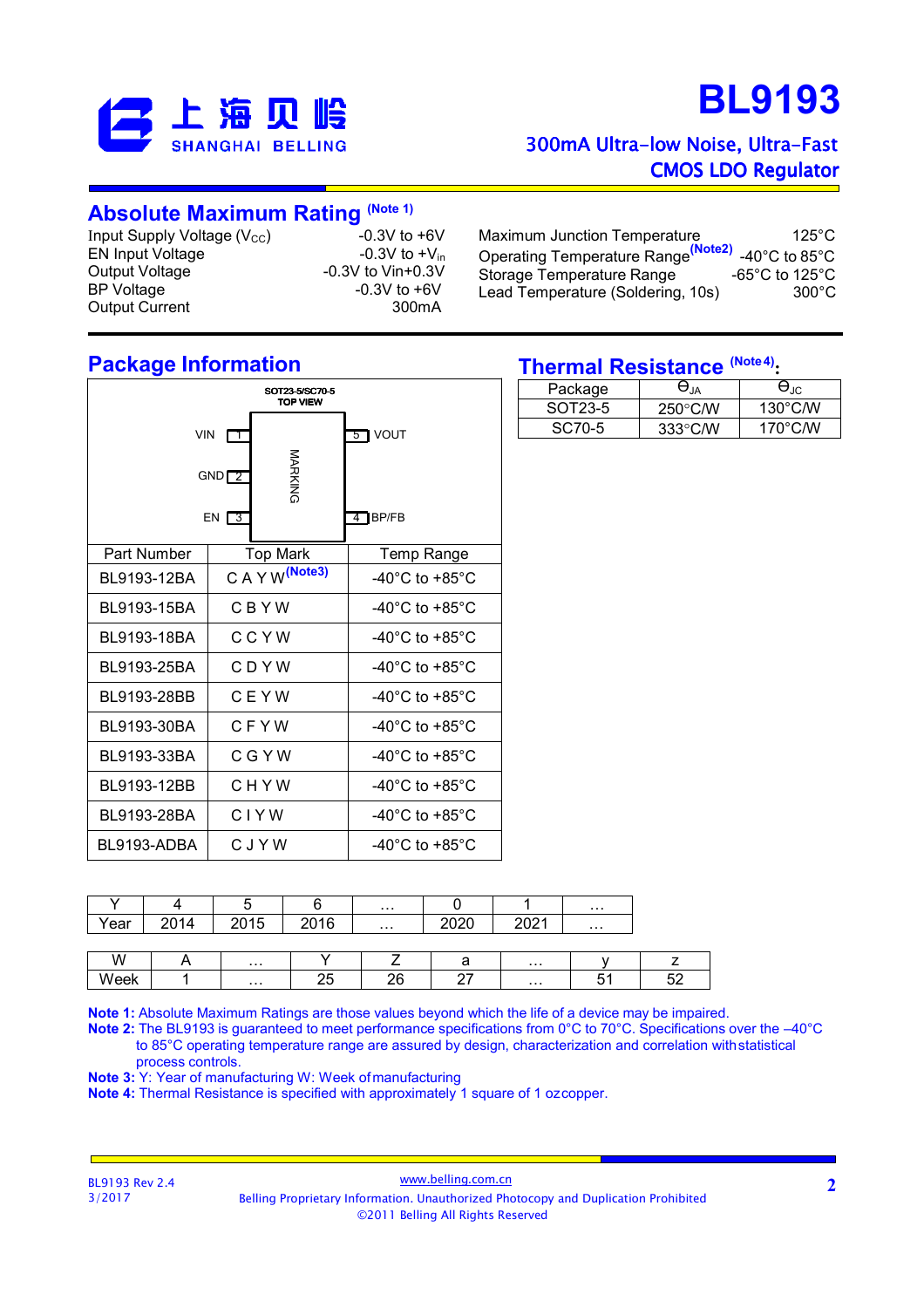

#### **Pin Description**

| <b>PIN</b> | <b>NAME</b> | <b>FUNCTION</b>                                                                                                                                                                                                              |  |
|------------|-------------|------------------------------------------------------------------------------------------------------------------------------------------------------------------------------------------------------------------------------|--|
|            | VIN.        | Power Input Voltage.                                                                                                                                                                                                         |  |
| 2          | <b>GND</b>  | Ground.                                                                                                                                                                                                                      |  |
| 3          | EN          | Chip Enable Pin with four options.<br>A: active high with internal 8 $M\Omega$ pull down<br>B: active high with external pull down<br>C: active low with internal 2 $M\Omega$ pull up<br>D: active low with external pull up |  |
|            | BP/FB       | Reference Noise Bypass. FB pin for adjustable version.                                                                                                                                                                       |  |
| 5          | VOUT        | Output Voltage.                                                                                                                                                                                                              |  |

#### **Block Diagram**

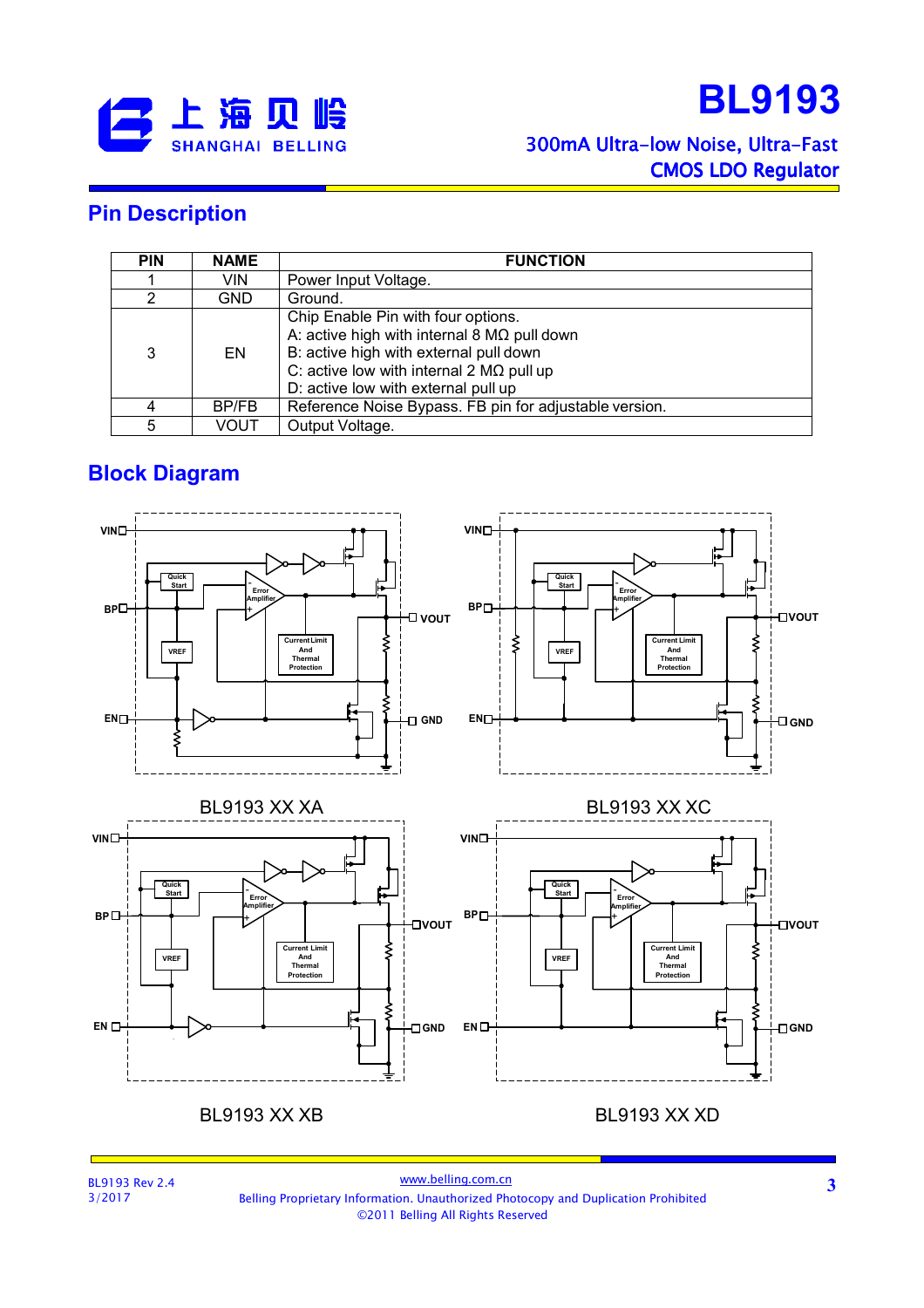

#### 300mA Ultra-low Noise, Ultra-Fast CMOS LDO Regulator

#### **Electrical Characteristics (Note 5)**

( $V_{IN}=3.6V$ , EN= $V_{IN}$ ,  $C_{IN}=C_{OUT}=1\mu F$ ,  $C_{BP}=22nF$ ,  $T_A=25°C$ , unless otherwise noted.)

|                     | Parameter                                                            | Symbol                   | Conditions                                                | <b>MIN</b>      | <b>TYP</b> | <b>MAX</b>     | unit            |  |
|---------------------|----------------------------------------------------------------------|--------------------------|-----------------------------------------------------------|-----------------|------------|----------------|-----------------|--|
|                     | Input Voltage                                                        | V <sub>IN</sub>          |                                                           | $\overline{2}$  |            | 6              | V               |  |
|                     |                                                                      |                          | $V_{IN}=3.6V,$                                            | $-1$            |            | $+1$           |                 |  |
|                     | <b>Output Voltage Accuracy</b><br>(Note 6)                           | $\Delta V_{OUT}$         | $I_{\text{OUT}} = 1 \text{mA}$                            | $\overline{-2}$ |            | $+2$           | $\%$            |  |
|                     |                                                                      |                          | $V_{IN}=3.4V$ ,<br>$I_{\text{OUT}} = 300 \text{mA}$       | $-2.5$          |            | $+2.5$         |                 |  |
|                     | <b>Current Limit</b>                                                 | <b>L</b> IM              | $R_{LOAD} = 1\Omega$                                      | 400             | 430        |                | m <sub>A</sub>  |  |
|                     | <b>Quiescent Current</b>                                             | lq                       | $V_{EN}$ >1.2V, $I_{OUT}$ =0mA                            |                 | 90         | 130            | $\mu$ A         |  |
|                     | Dropout Voltage                                                      | <b>V</b> <sub>DROP</sub> | $IOUT=200mA,$<br>$V_{\text{OUT}} = 2.8V$                  |                 | 130        | 180            | mV              |  |
|                     |                                                                      |                          | $IOUT=300mA,$<br>$V_{OUT} = 2.8V$                         |                 | 210        | 300            |                 |  |
|                     | Line Regulation <sup>(Note 7)</sup>                                  | $\Delta V_{\text{LINE}}$ | $V_{IN} = 3.6V$ to 5.5V<br>$I_{\text{OUT}} = 1 \text{mA}$ |                 | 0.05       | 0.17           | %N              |  |
|                     | Load Regulation <sup>(Note 8)</sup>                                  | $\Delta V_{\text{LOAD}}$ | 1mA< $I_{OUT}$ <300mA                                     |                 |            | $\overline{2}$ | $%$ /A          |  |
|                     | Output Voltage <sup>(Note 9)</sup><br><b>Temperature Coefficient</b> | <b>TC<sub>VOUT</sub></b> | $IOUT=1mA$                                                |                 | ±60        |                | ppm/°C          |  |
|                     | <b>Standby Current</b>                                               | <b>I</b> stby            | V <sub>EN</sub> =GND, Shutdown                            |                 | 0.01       | 1              | μA              |  |
|                     | <b>EN Input Bias Current</b>                                         | <b>I</b> <sub>IBSD</sub> | V <sub>EN</sub> =GND or V <sub>IN</sub>                   |                 | $\Omega$   | 100            | nA              |  |
| EN                  | Logic Low                                                            | $V_{IL}$                 | $V_{IN} = 3V$ to 5.5V.<br>Shutdown                        |                 |            | 0.4            | $\vee$          |  |
| Input<br>Threshold  | Logic High                                                           | V <sub>IH</sub>          | $V_{IN}$ =3V to 5.5V,<br>Start up                         | 1.2             |            |                | $\vee$          |  |
|                     | <b>Output Noise</b><br>Voltage                                       | $e_{NO}$                 | 10Hz to 100KHz,<br>$IOUT=200mA$<br>$C_{OUT} = 1uF$        |                 | 100        |                | $\mu V_{RMS}$   |  |
| Power               | $f=217Hz$                                                            |                          |                                                           |                 | $-80$      |                |                 |  |
| Supply<br>Rejection | $f=1KHz$                                                             | <b>PSRR</b>              | Cout=1uF,<br>lout=100mA                                   |                 | $-78$      |                | dB              |  |
| Ratio               | $f=10KHz$                                                            |                          |                                                           |                 | $-65$      |                |                 |  |
|                     | <b>Thermal Shutdown</b><br>Temperature                               | $T_{SD}$                 | Shutdown, Temp<br>increasing                              |                 | 165        |                | $\mathcal{C}$   |  |
|                     | <b>Thermal Shutdown</b><br>Hysteresis                                | <b>T</b> <sub>SDHY</sub> |                                                           |                 | 30         |                | $\rm ^{\circ}C$ |  |

**Note 5:** 100% production test at +25°C. Specifications over the temperature range are guaranteed by design and characterization.

**Note 6:** This IC includes two kinds of output voltage accuracy versions.A: ±1%, B: ±2%.

**Note 7:** Line regulation is calculated by 
$$
\Delta V_{\text{LINE}} = \left(\frac{V_{\text{OUT1}} - V_{\text{OUT2}}}{\Delta V_{\text{IN}} \times V_{\text{OUT (normal)}}}\right) \approx 100
$$

Where  $V_{\text{OUT1}}$  is the output voltage when  $V_{\text{IN}}$ =5.5V, and  $V_{\text{OUT2}}$  is the output voltage when  $V_{\text{IN}}$ =3.6V,  $\triangle$ V<sub>IN</sub>=1.9V .V<sub>OUT</sub>(normal)=2.8V.

**Note 8: Load regulation is calculated by** 
$$
\Delta V_{LOAD} = \left(\frac{V_{OUT1} - V_{OUT2}}{\Delta I_{OUT} \times V_{OUT(normal)}}\right) \times 100
$$

Where  $V_{\text{OUT1}}$  is the output voltage when  $I_{\text{OUT}}$ =1mA, and  $V_{\text{OUT2}}$  is the output voltage when  $I_{\text{OUT}}$ =300mA.  $\triangle I_{\text{OUT}}$ =0.299A,  $V<sub>OUT</sub>(normal)=2.8V$ .

 $\blacksquare$ 

#### www.belling.com.cn

Belling Proprietary Information. Unauthorized Photocopy and Duplication Prohibited ©2011 Belling All Rights Reserved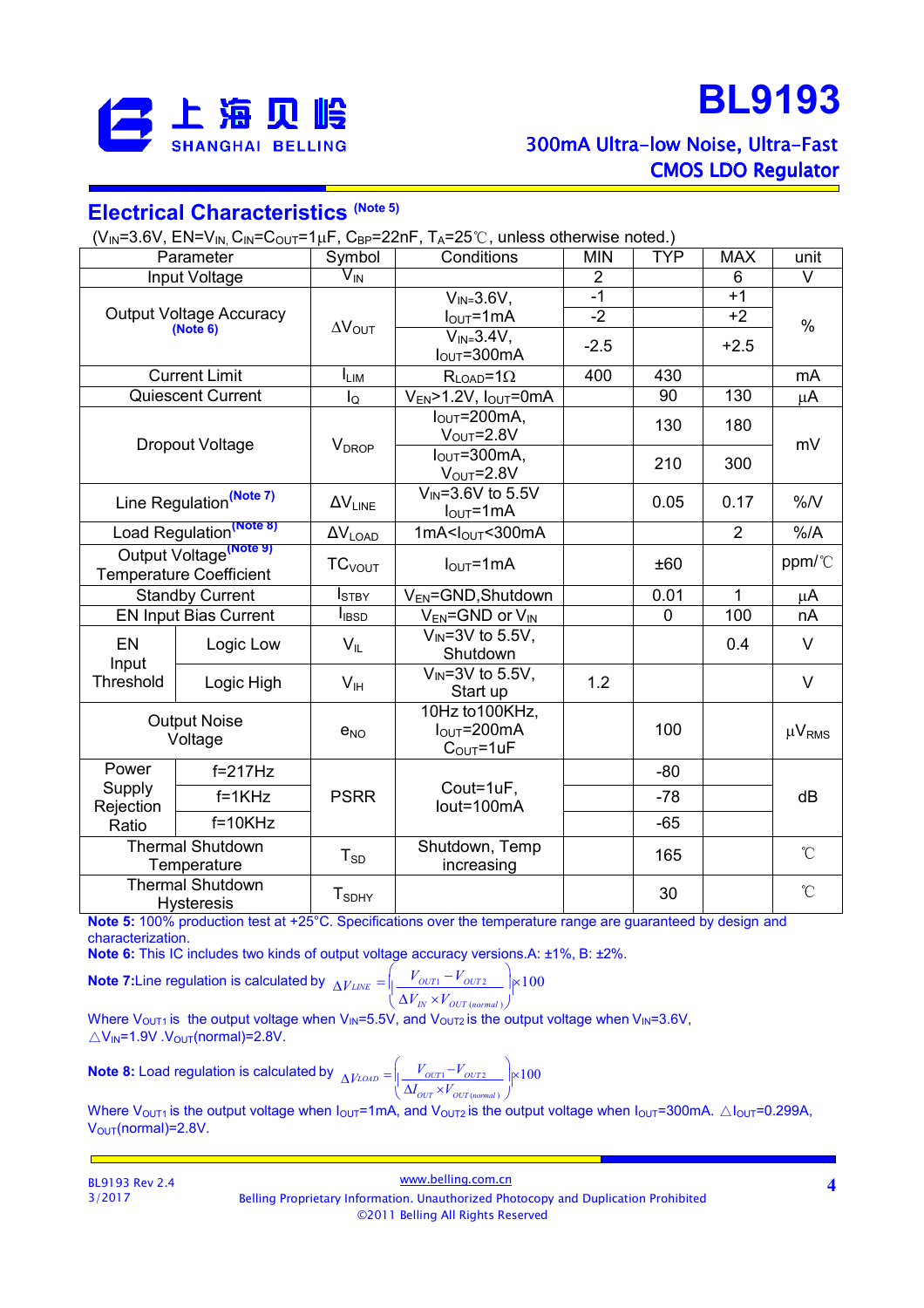

#### 300mA Ultra-low Noise, Ultra-Fast CMOS LDO Regulator

*V* Note 9:The temperature coefficient is calculated by  ${TC}_{\textit{Four}} = \frac{\Delta V_{OUT}}{\Delta T_{OUT}}$ 

 $\Delta T \times V$ <sub>OUT</sub>

### **Typical Performance Characteristics**





**Dropout Voltage vs. Load Current**



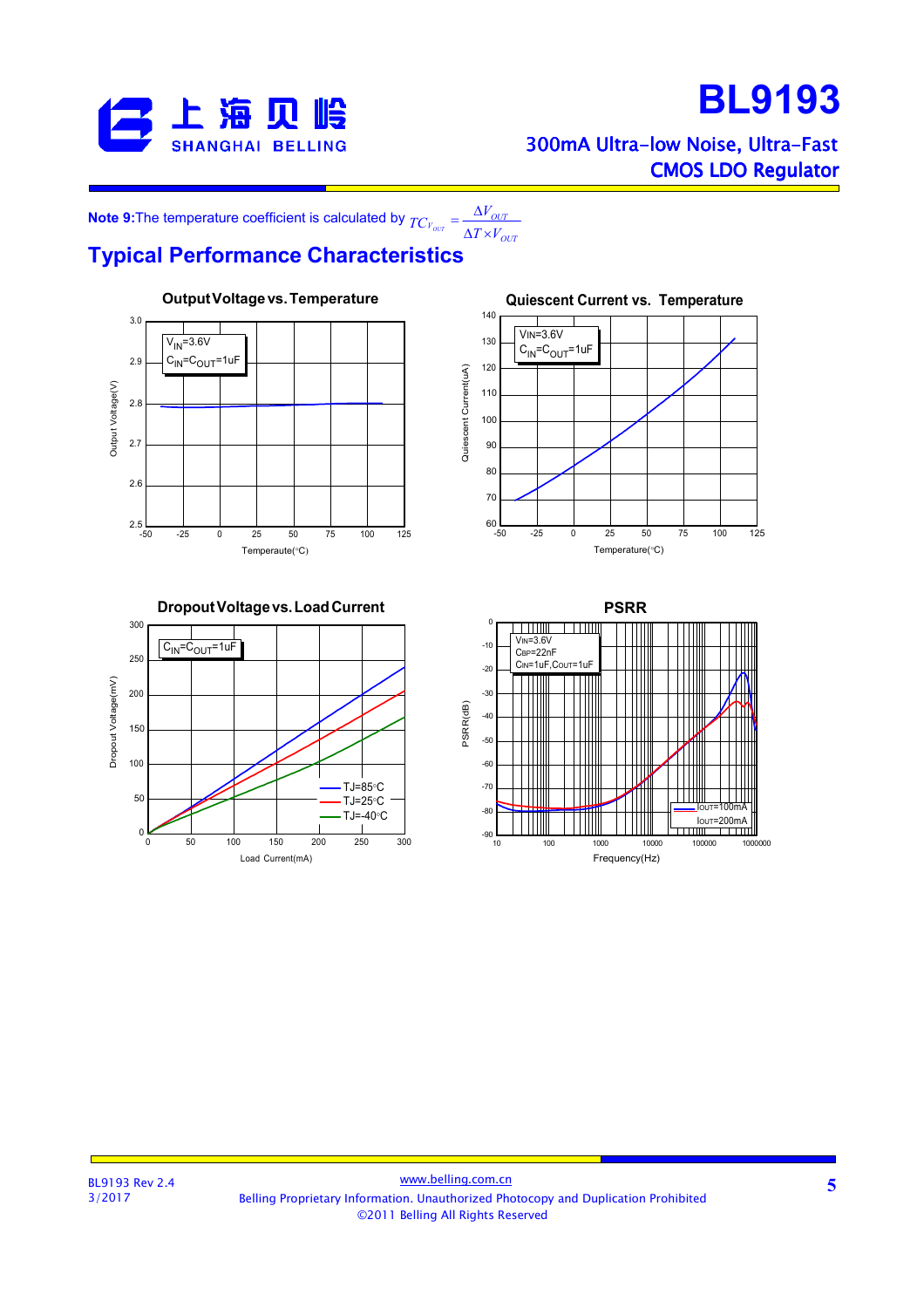

#### 300mA Ultra-low Noise, Ultra-Fast CM MOS LDO Regulator



BL9193 Rev 2.4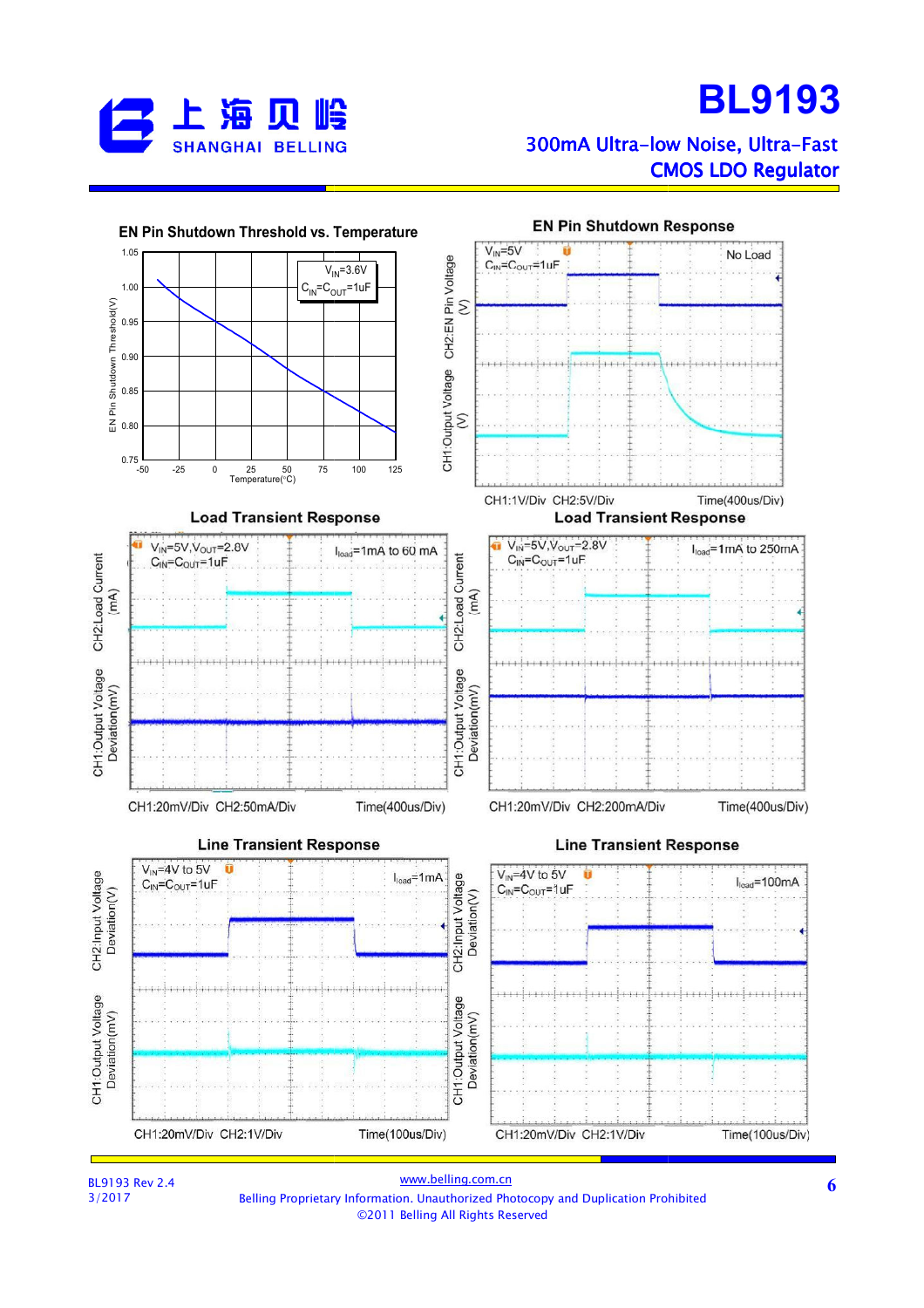

#### 300mA Ultra-low Noise, Ultra-Fast CMOS LDO Regulator



### **Applications Information**

Like any low-dropout regulator, the external capacitors used with the BL9193 must be carefully selected for regulator stability and performance. Using a capacitor whose value is  $> 1 \mu$ F on the BL9193 input and the amount of capacitance can be increased without limit. The input capacitor must be located a distance of not more than 0.5 inch from the input pin of the IC and returned to a clean analog ground. Any good quality ceramic or tantalum can be used for this capacitor. The capacitor with larger value and lower ESR (equivalent series resistance) provides better PSRR and line-transient response. The output capacitor must meet both requirements for minimum amount of capacitance and ESR in all LDOs application. The BL9193 is designed specifically to work with low ESR ceramic output capacitor in space-saving and performance consideration. Using a ceramic capacitor whose value is at least 1µF with ESR is > 25mΩ on the BL9193 output ensures stability. The BL9193 still works well with output capacitor of other types due to the wide stable ESR range. Output capacitor of

larger capacitance can reduce noise and improve load transient response, stability, and PSRR. The output capacitor should be located not more than 0.5 inch from the VOUT pin of the BL9193 and returned to a clean analog ground.

#### **Bypass Capacitor and Low Noise**

Connecting a 22nF between the BP pin and GND pin significantly reduces noise on the regulator output, it is critical that the capacitor connection between the BP pin and GND pin be direct and PCB traces should be as short as possible. There is a relationship between the bypass capacitor value and the LDO regulator turn on time. DC leakage on this pin can affect the LDO regulator output noise and voltage regulation performance.

#### **Enable Function**

The BL9193 features an LDO regulator enable/disable function. To assure the LDO regulator will switch on; the EN turn on control level must be greater than 1.2 volts. The LDO regulator will go into the shutdown mode when the voltage on the EN pin falls below 0.4 volts. For to protect the

| <b>PPMIC BU</b>       |                      |
|-----------------------|----------------------|
| <b>BL9193 Rev 2.2</b> | <b>Belling Propi</b> |
| 1/2011                |                      |

www.belling.com.cn rietary Information. Unauthorized Photocopy and Duplication Prohibited ©2011 Belling All Rights Reserved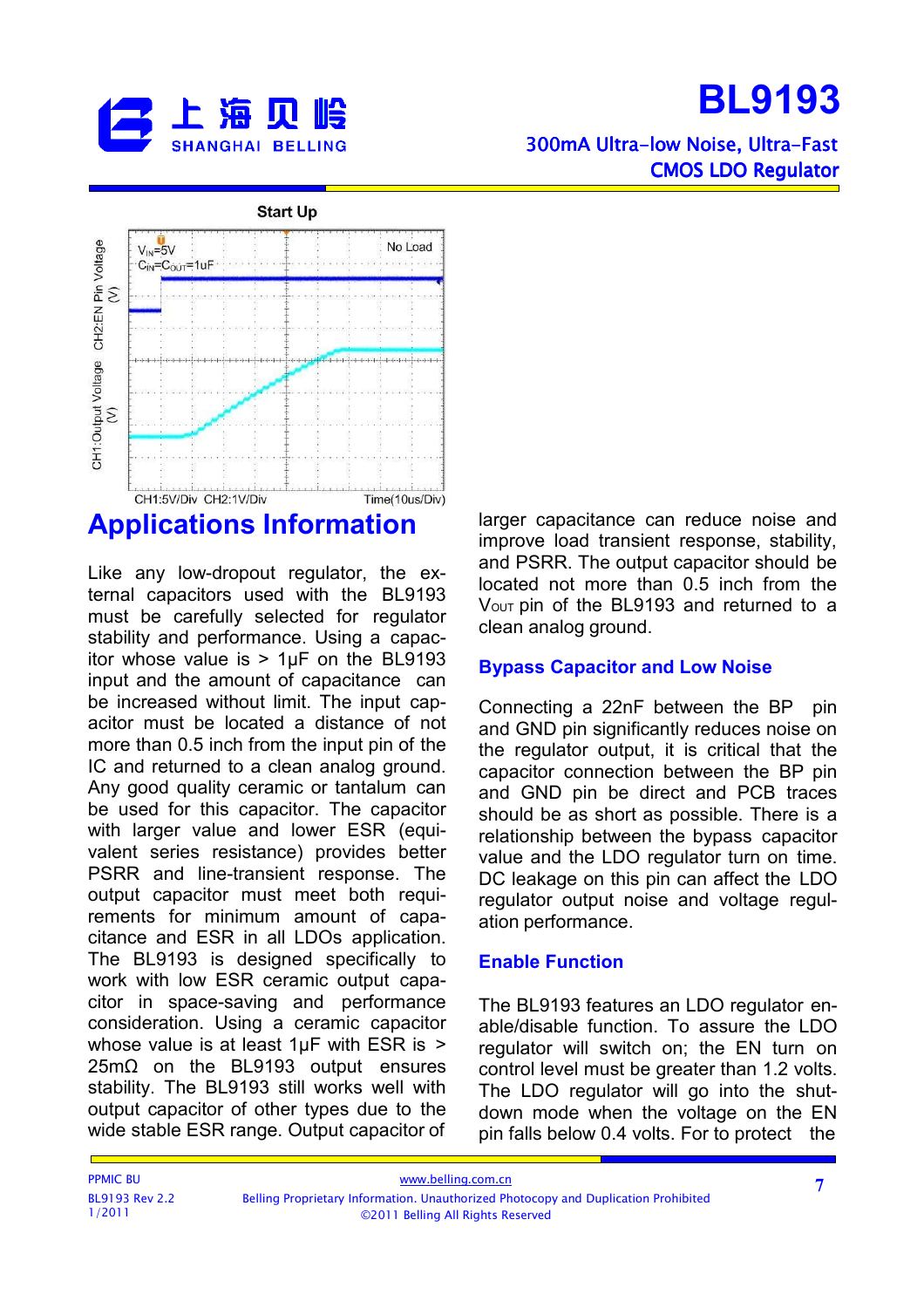

300mA Ultra-low Noise, Ultra-Fast CMOS LDO Regulator

system, the BL9193 have a quick discharge function. If the enable function is not needed in a specific application, it may be tied to VIN to keep the LDO regulator in a continuously on state.

#### **Programming the BL9193 Adjustable LDO regulator**

The output voltage of the BL9193  $_{\rm VIN}$ adjustable regulator is programmed using  $\frac{1}{2}$   $\frac{1}{2}$  VIN VOUT an external resistor divider as show in Figure as below. The output voltage is

calculated using equation as below:  
\n
$$
V_{OUT} = V_{REF} \times \begin{pmatrix} 1 + \frac{1}{2} \\ 1 + \frac{1}{2} \\ R2 \end{pmatrix}
$$

Where:

 $V_{REF}=1.23V$  typ (the internal reference voltage)

Resistors R1 and R2 should be chosen for approximately 50uA divider current. Lower value resistors can be used for improved noise performance, but the solution consumes more power. Higher resistor values should be avoided as leakage current into/out of FB across R1/R2 creates an offset voltage that artificially increases/decreases the feedback voltage and thus erroneously decrease/increases V<sub>OUT</sub>. The recommended design procedure is to choose R2=30.1kΩ to set the divider current at 50uA, C1=22pF for stability, and then calculate using Equation as below:

$$
R1 = \left(\frac{V_{OUT}}{V_{REF}} - 1\right) \times R2
$$

In order to improve the stability of the adjustable version, it is suggested that a small compensation capacitor be placed between OUT and FB. The suggested value of this capacitor for several resistor ratios is shown in the table below.

#### **OUTPUT VOLTAGE PROGRAMMING GUIDE**

| <b>OUTPUT</b><br><b>VOLTAGTE</b> | R <sub>1</sub>      | R <sub>2</sub> | C <sub>1</sub> |
|----------------------------------|---------------------|----------------|----------------|
| 1.8V                             | 13.9 k <sub>Ω</sub> | $30.1 k\Omega$ | 22pF           |
| 2.5V                             | $31.6 k\Omega$      | $30.1 k\Omega$ | 22pF           |
| 3.3V                             | $51 k\Omega$        | $30.1 k\Omega$ | 22pF           |
| 3.6V                             | $59 k\Omega$        | $30.1 k\Omega$ | 22pF           |

#### **BL9193 Adjustable LDO regulator Programming**



#### **Thermal Considerations**

Thermal protection limits power dissipation in BL9193. When the operation junction temperature exceeds 165°C, the OTP circuit starts the thermal shutdown function turn the pass element off. The pass element turns on again after the junction temperature cools by 30°C.

For continue operation, do not exceed absolute maximum operation iunction temperature 125°C. The power dissipation definition in device is:

 $P_D = (V_{IN} - V_{OUT}) \times I_{OUT} + V_{IN} \times I_{Q}$ 

The maximum power dissipation depends on the thermal resistance of IC package, PCB layout, the rate of surroundings airflow and temperature difference between junction to ambient. The maximum power dissipation can be calculated by following formula:

 $P_D(MAX) = (T_J(MAX) - T_A)/\theta_{JA}$ 

Where T<sub>J</sub>(MAX) is the maximum operation junction temperature  $125^{\circ}$ C,  $T_A$  is the

BL9193 Rev 2.4 3/2017

www.belling.com.cn Belling Proprietary Information. Unauthorized Photocopy and Duplication Prohibited ©2011 Belling All Rights Reserved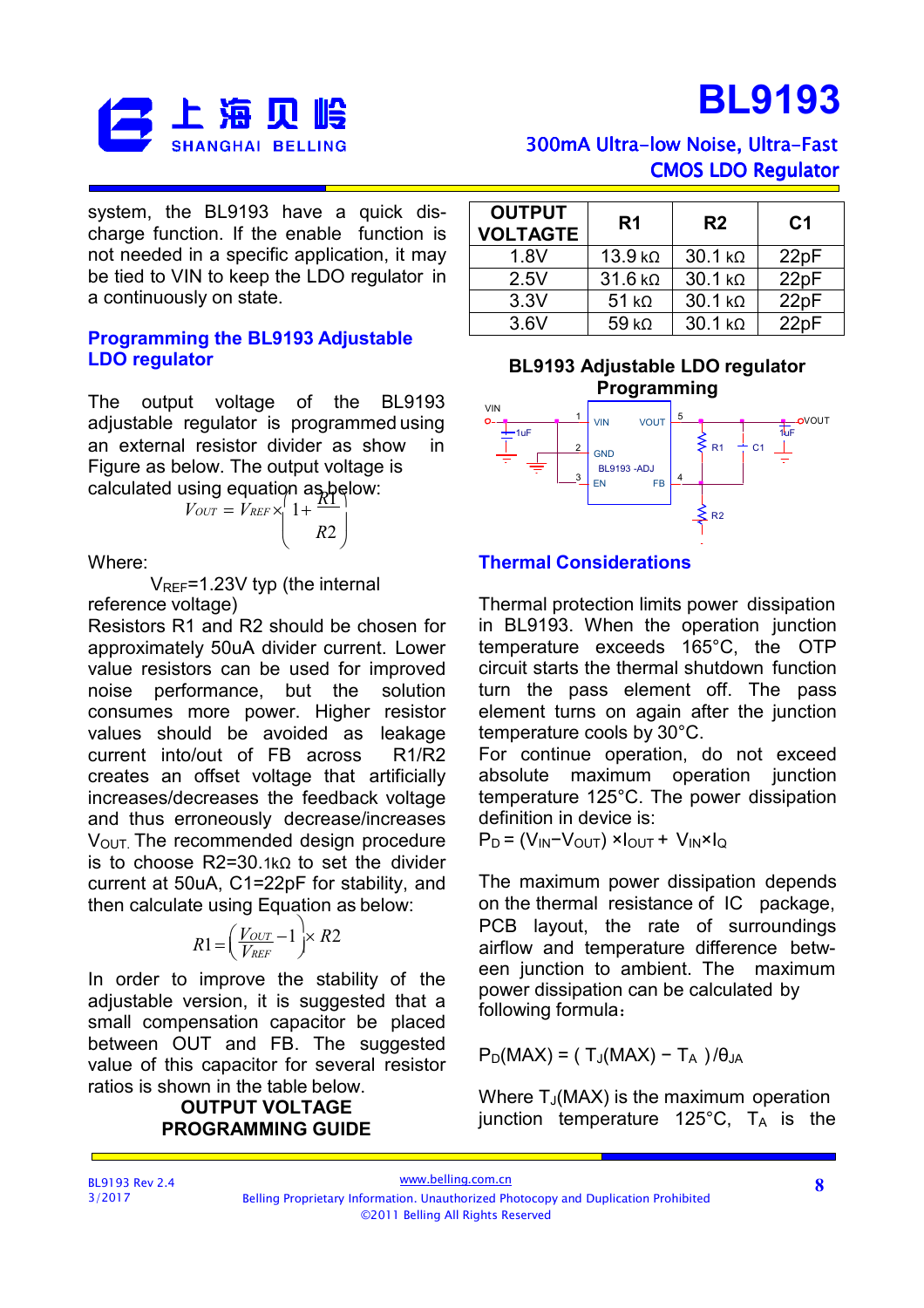

#### 300mA Ultra-low Noise, Ultra-Fast CMOS LDO Regulator

ambient temperature and the  $\theta_{JA}$  is the junction to ambient thermal resistance. For recommended operating conditions specification of BL9193, where  $T_J(MAX)$  is the maximum junction temperature of the die (125 $^{\circ}$ C) and T<sub>A</sub> is the maximum ambient temperature. The junction to ambient thermal resistance ( $θ_{JA}$  is layout dependent) for SOT-23-5 package is 250°C/W, SC-70- 5 package is 333°C/W, on standard JEDEC 51-3 thermal test board. The maximum power dissipation at  $T_A$ = 25°C can be calculated by following formula:

PD(MAX) = (125°C−25°C)/333 = 300mW (SC-70-5)

PD(MAX) = (125°C−25°C)/250 = 400mW (SOT-23-5)

The maximum power dissipation depends on operating ambient temperature for fixed TJ(MAX) and thermal resistance θJA. It is also useful to calculate the junction of temperature of the BL9193 under a set of  $\overline{y}$  or  $\overline{y}$  or  $\overline{y}$  and  $\overline{y}$  vin  $\overline{y}$ 

specific conditions. In this example let the 1uF

Input yoltage  $V_{\text{IN}}=3.3V$ , the output current

 $T_A$ =40°C measured by a thermal couple during operation. The power dissipation for  $\left[2\right]$ the Vo=2.8V version of the BL9193 can be calculated as:

P<sub>D</sub> = (3.3V–2.8V) ×300mA+3.6V×100uA =150mW

And the junction temperature, T<sub>J</sub>, can be calculated as follows:

 $T_J = T_A + P_D \times \theta_{JA} = 40^\circ \text{C} + 0.15 \text{W} \times 250^\circ \text{C/W}$ =40°C+37.5°C=77.5°C<TJ(MAX) =125°C

For this operating condition,  $T_J$  is lower than the absolute maximum operating junction temperature,125°C, so it is safe to use the BL9193 in this configuration.

#### **Layout considerations**

To improve ac performance such as PSRR, output noise, and transient response, it is recommended that the PCB be designed with separate ground planes for  $V_{IN}$  and V<sub>OUT</sub>, with each ground plane connected only at the GND pin of the device. In addition, the ground connection for the bypass capacitor should connect directly to the GND pin of the device.

#### BL9193-2.8V Layout Circuit

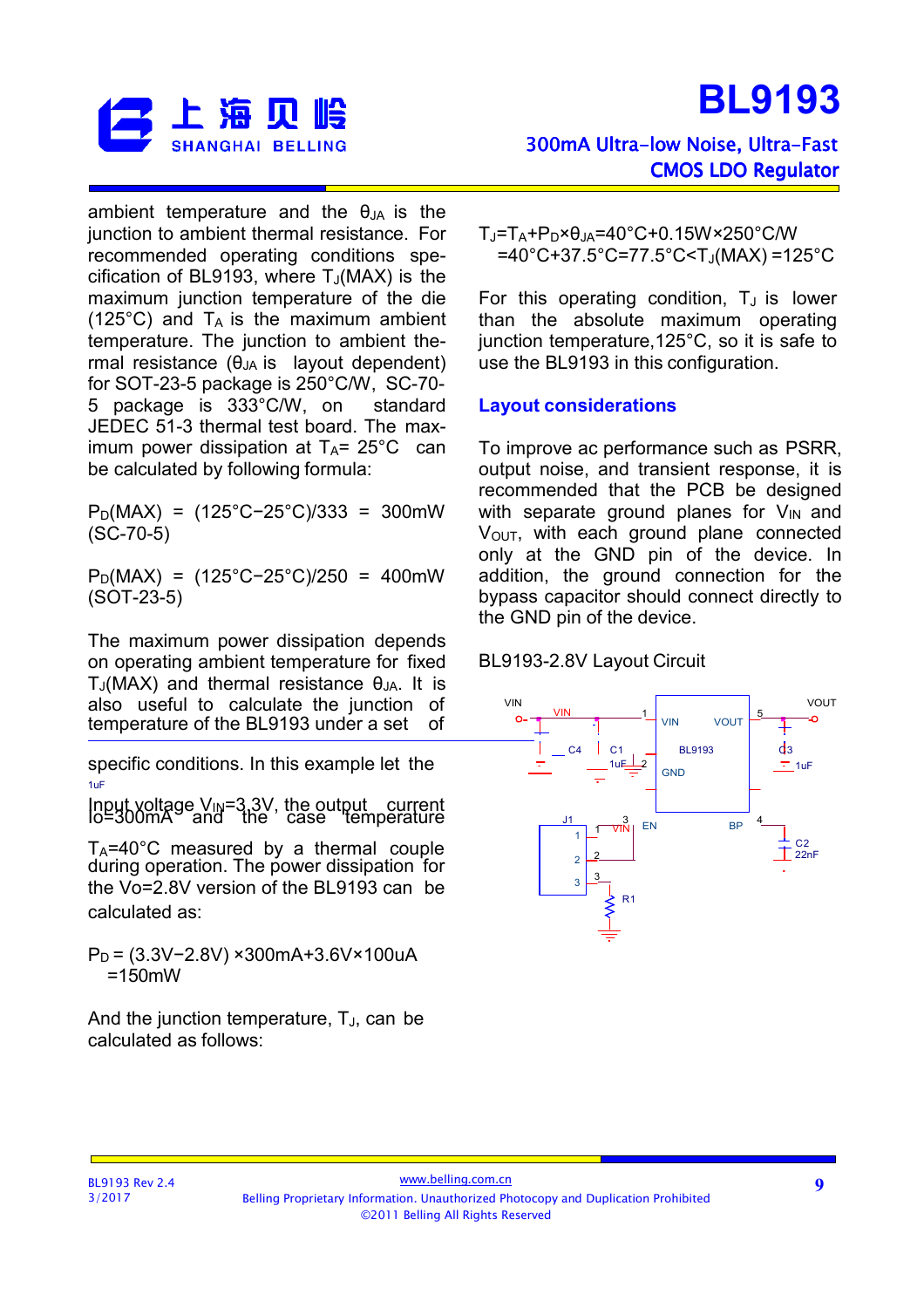

#### 300mA Ultra-low Noise, Ultra-Fast CMOS LDO Regulator



 $\blacksquare$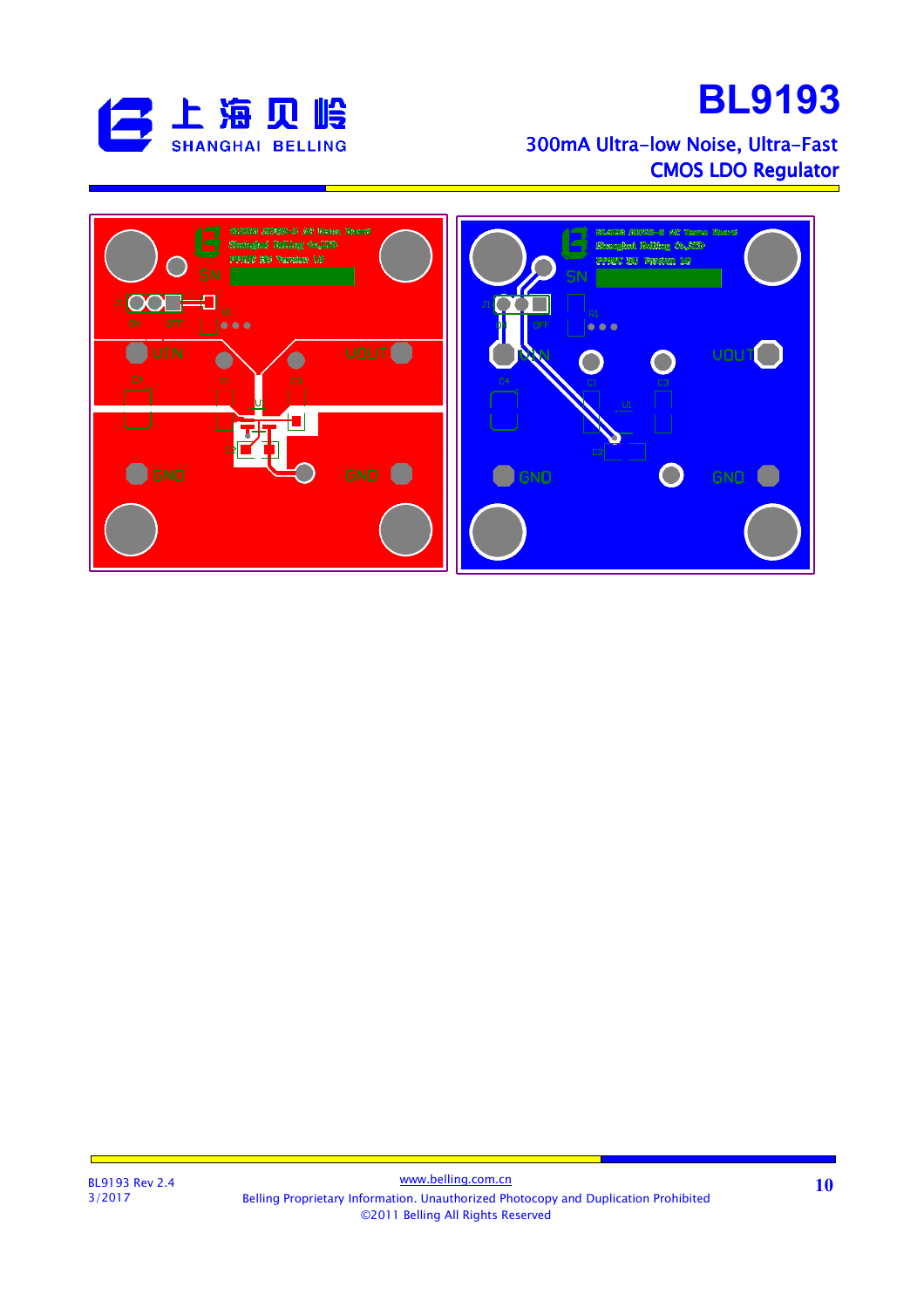

300mA Ultra-low Noise, Ultra-Fast CMOS LDO Regulator

### **Package Description**







| Symbol         |       | <b>Dimensions In Millimeters</b> | <b>Dimensions In Inches</b> |            |  |
|----------------|-------|----------------------------------|-----------------------------|------------|--|
|                | Min   | <b>Max</b>                       | Min                         | <b>Max</b> |  |
| A              | 0.800 | 1.100                            | 0.031                       | 0.044      |  |
| A <sub>1</sub> | 0.000 | 0.100                            | 0.000                       | 0.004      |  |
| B              | 1.150 | 1.350                            | 0.045                       | 0.054      |  |
| b              | 0.150 | 0.400                            | 0.006                       | 0.016      |  |
| C              | 1.800 | 2.450                            | 0.071                       | 0.096      |  |
| D              | 1.800 | 2.250                            | 0.071                       | 0.089      |  |
| e              |       | 0.650                            |                             | 0.026      |  |
| Н              | 0.080 | 0.260                            | 0.003                       | 0.010      |  |
|                | 0.210 | 0.460                            | 0.008                       | 0.018      |  |

SC-70-5 Surface Mount Package

 $\mathbf{r}$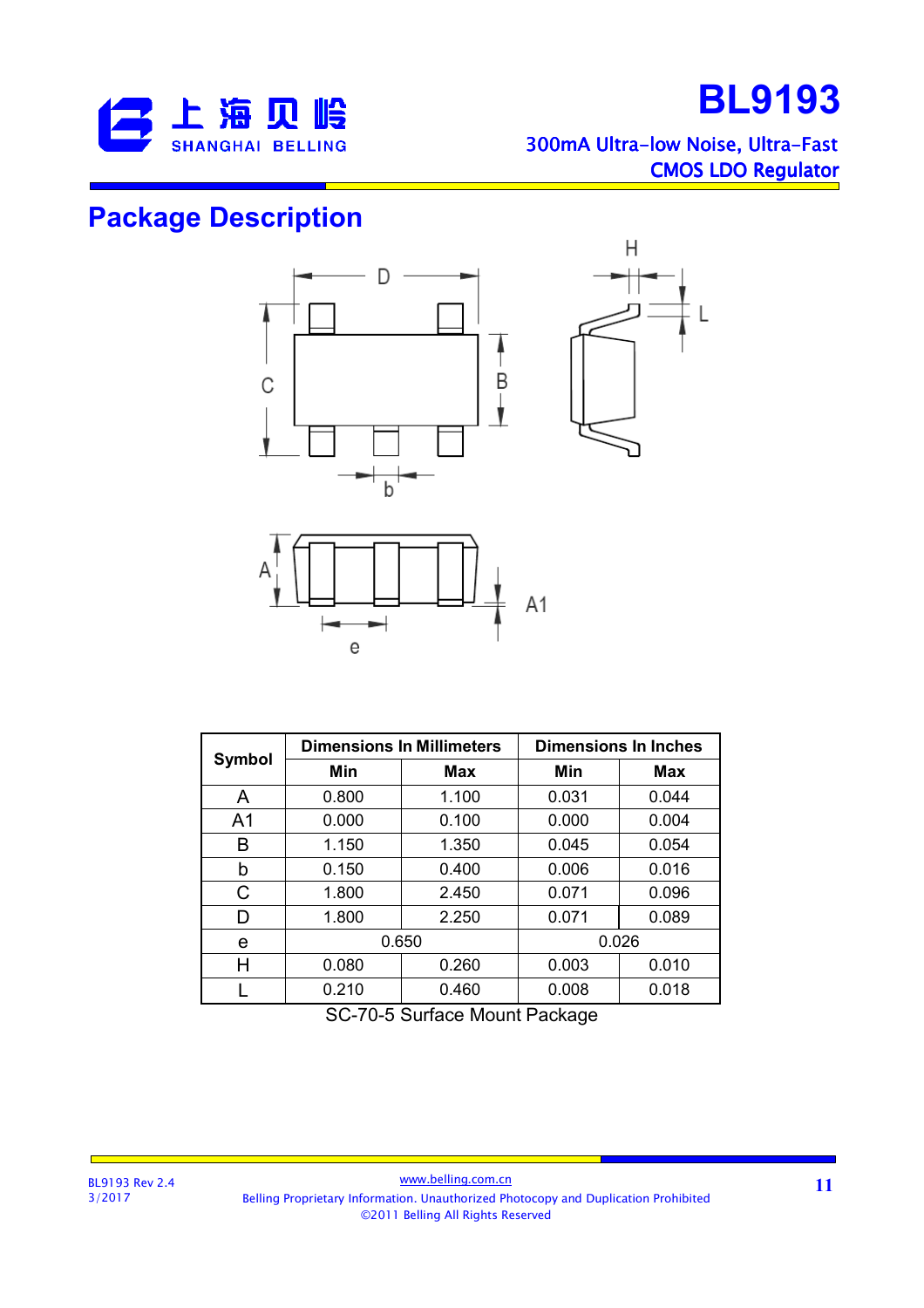

#### 300mA Ultra-low Noise, Ultra-Fast CMOS LDO Regulator



BL9193 Rev 2.4 3/2017

www.belling.com.cn Belling Proprietary Information. Unauthorized Photocopy and Duplication Prohibited ©2011 Belling All Rights Reserved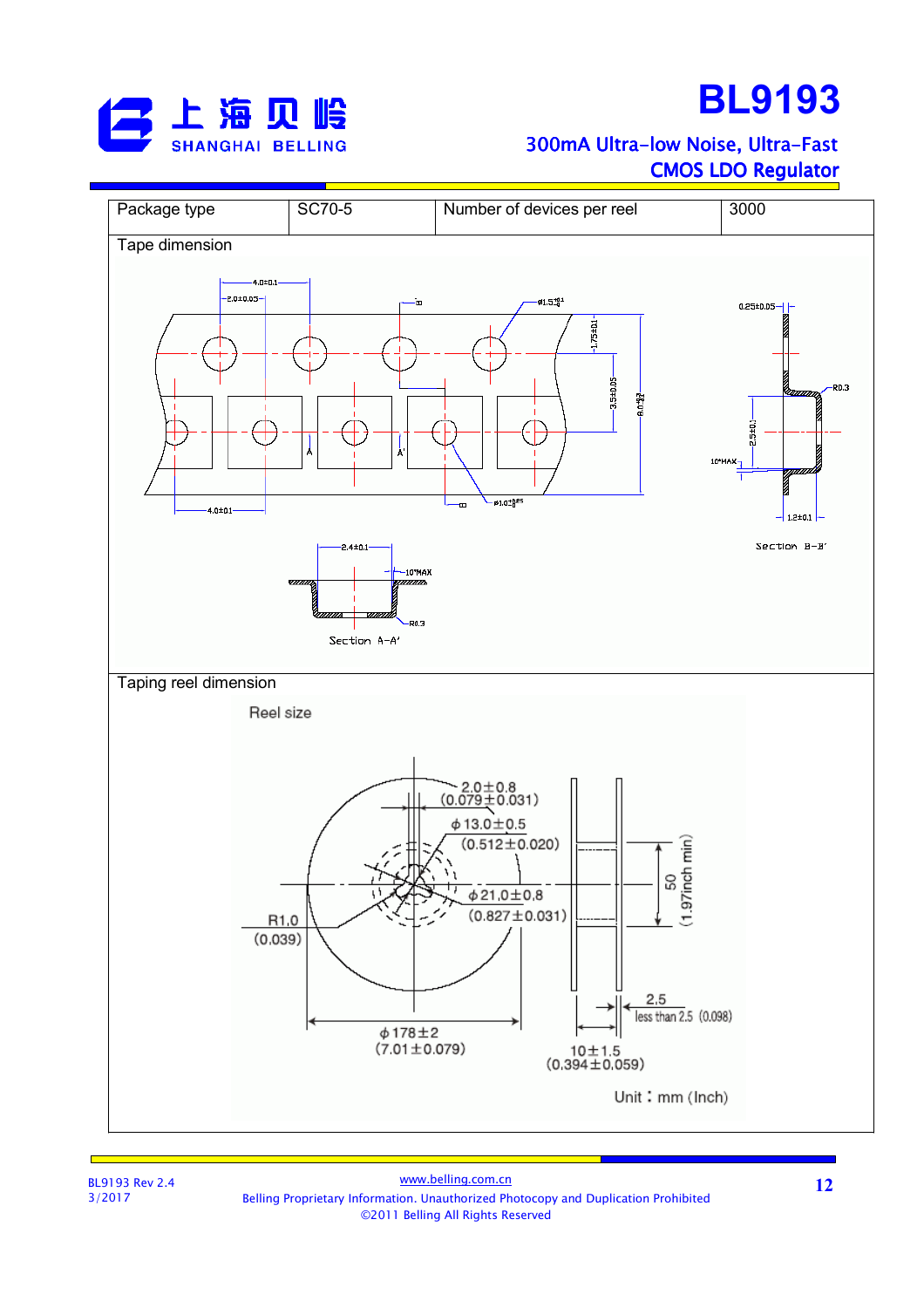

300mA Ultra-low Noise, Ultra-Fast CMOS LDO Regulator

L



e

|                | <b>Dimensions In Millimeters</b> |       | <b>Dimensions In Inches</b> |       |  |
|----------------|----------------------------------|-------|-----------------------------|-------|--|
| Symbol         | Min                              | Max   | Min                         | Max   |  |
| A              | 0.889                            | 1.295 | 0.035                       | 0.051 |  |
| A <sub>1</sub> | 0.000                            | 0.152 | 0.000                       | 0.006 |  |
| B              | 1.397                            | 1.803 | 0.055                       | 0.071 |  |
| b              | 0.356                            | 0.559 | 0.014                       | 0.022 |  |
| C              | 2.591                            | 2.997 | 0.102                       | 0.118 |  |
| D              | 2.692                            | 3.099 | 0.106                       | 0.122 |  |
| e              | 0.838                            | 1.041 | 0.033                       | 0.041 |  |
| н              | 0.080                            | 0.254 | 0.003                       | 0.010 |  |
|                | 0.300                            | 0.610 | 0.012                       | 0.024 |  |

SOT-23-5 Surface Mount Package

 $\blacksquare$